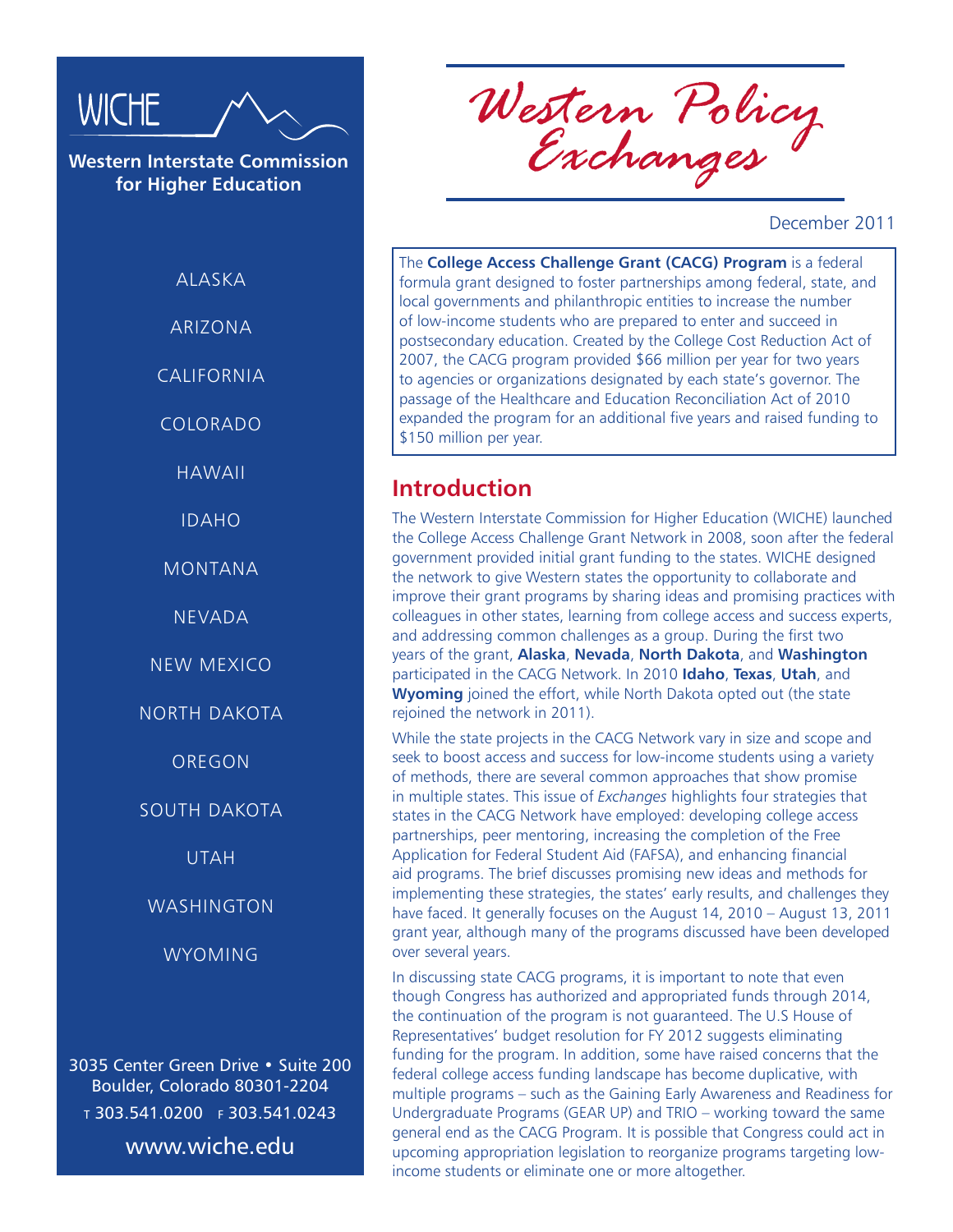*Western Policy Exchanges*

If Congress maintains funding, the CACG Program will continue to give states the necessary flexibility to use funds to best meet their unique needs and serve their specific contexts. As such, it provides valuable support to enhance and supplement other state college access programs, but it can only begin to show a positive impact as the programs mature. The lessons learned and promising state-level practices presented here can have long-term impacts on improving access and success for low-income students. But for this to happen, states must be able to rely on the commitments made by the federal government to provide funding through 2014. If funding is terminated, they will be forced to abandon their efforts before they have had a chance to fully develop into sustainable and impactful services that can help close the college attainment gap for low-income students.

### **Promoting Partnerships**

One key principle of the CACG statute is that states receiving grants should coordinate their activities with other grants promoting similar aims and with other organizations providing similar activities. While this call for collaboration is common throughout the grant landscape, the current uncertainty around CACG funding makes this a key concept for successful state programs. Additionally, state agencies may not have the grassroots capacity to effectively deliver services directly to the students who most need them in all areas of the state, so it makes sense to actively cultivate partnerships. Effective partners that are more closely aligned with the target population can also help states secure buy-in from key stakeholders and provide crucial energy and capacity as states work to scale up their initial efforts.

There are many government agencies and nongovernmental programs working to increase college access and success for low-income students. They include other federal grant programs, such as GEAR UP and TRIO, state and local initiatives, and nonprofit organizations. This creates plenty of opportunities to build partnerships, as well as a need to coordinate activities to avoid duplication.

Although all states in the CACG Network have pursued partnerships to some degree, **Washington**, **Utah**, **Nevada**, and **Texas** have been particularly active in building relationships that will improve their grant activities. Their successful partnerships have generally taken on two forms: providing subgrants to other organizations and working to build statewide networks of stakeholders to guide grant activities.

In issuing subgrants and developing partnerships, states have developed several successful strategies for maximizing the effectiveness of their awards and meeting the needs of the target population.

*Focus on sustainability*. Even before the recent uncertainty surrounding federal funding, the CACG Program had what appeared to be a two-year lifespan. With its expansion and extension, this changed, but states still are approaching it as a limited source of funds (and maybe rightfully so). To successfully implement subgrants, states in the CACG Network have worked to ensure that subgrantees do not see them as a never-ending supply of resources for ongoing activities but rather as a source of start-up money.

In **Washington**, for example, the state funded a limited number of subgrants to organizations working with K-12 school districts to sign students up for the College Bound Scholarship program, which guarantees college tuition scholarships for low-income students, provided they meet minimum academic standards and do not commit any crimes. The organizations pursued a variety of strategies in this effort and evaluated the different approaches, with the understanding that school districts would adopt proven strategies into their missions and essentially take over the work. Other subgrants were given to organizations seeking to increase financial literacy and college awareness in rural school districts and among Spanish-speaking families, in addition to increasing FAFSA completion and college participation across the state.

Similarly, **Texas** and **Utah**, in their process for issuing requests for proposals, required applying organizations to submit a sustainability plan detailing how they would use the funds to develop a college access program that can survive once the subgrant ends. As such, their initial subgrantees have institutionalized activities that received start-up funding from the federal grant.

Although this is not a new or novel procedure in grant management, due to the potentially unstable future of CACG Program funding, it is crucial for long-term success in increasing access and success for low-income students.

#### *Statewide college access and success*

*coordination.* In every state many different programs and organizations are working to promote college access and success, particularly for lowincome students. Establishing meaningful statewide coordination and cooperation among these different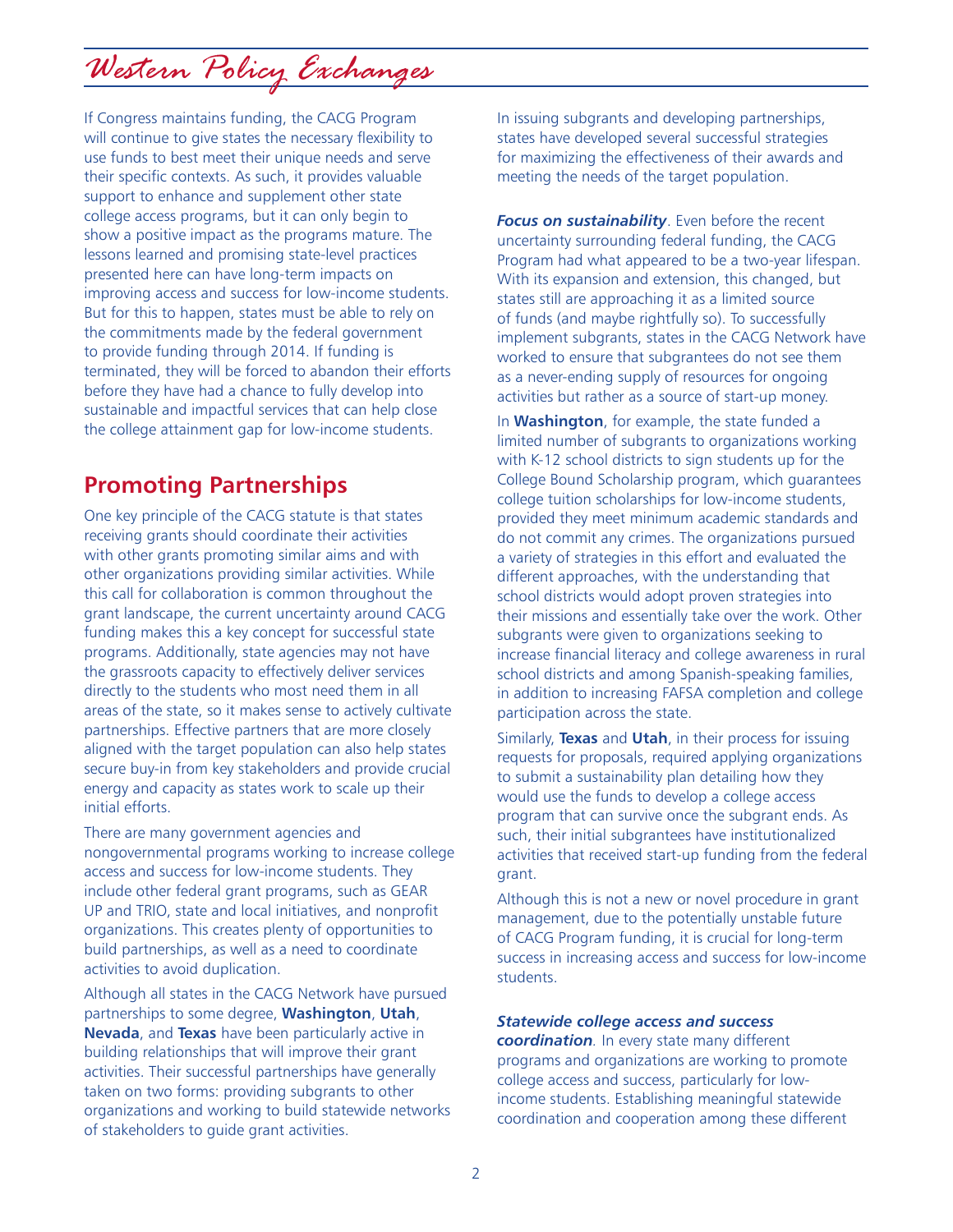*Western Policy Exchanges*

actors – a difficult and complex task – requires that institutional and bureaucratic structures be put in place.

**Utah** and **Washington**, which both lacked a means of coordinating access and success programs on a statewide basis, have sought to use the CACG Program as an opportunity to create vibrant, cooperative statewide networks. **Washington** is concentrating on coordinating its CACG efforts with other federal grants, including grants from the GEAR UP and TRIO programs, and is using CACG funds to do so. In **Utah**, the Board of Regents has become the central focus for developing coordination among access programs. The board has created a steering committee, with different working groups made up of college access partners, in order to increase awareness, encourage statewide collaboration and partnership development, and leverage resources to strengthen and support college access and success throughout the state. **Texas** also developed an advising council that includes representatives from the state's GEAR UP and TRIO programs.

**Nevada** has followed a slightly different path. The state's P-16 Advisory Council initially received the grant, but after two years, the governor redirected the funds to the Nevada System of Higher Education (NSHE), which had greater capacity to implement grant activities. NSHE began developing partnerships and issuing subgrants to higher education institutions to start college access programs for low-income students. NSHE's work has been guided by a newly created advisory council, made up of access stakeholders.

*Rely on proven and effective partners.* The CACG statute requires that any organization receiving a subgrant must have been in existence before the enactment of the law. Many organizations are already implementing access activities at the grassroots level, and this provision aims to use their experience to enhance new efforts.

States that have used subgrants well have relied on proven and effective partners. **Texas** is in the second year of its peer mentoring program (see below for more details) and will be able to reach 120 high schools, in part because it chose a tested model for implementing this activity. Similarly, **Washington's** success in signing up students for the College Bound scholarship is due in great part to choosing partner organizations that had proven track records in working with these students.

#### **Peer mentoring**

Increasingly, states are using their CACG funds to develop and implement "near-peer" mentoring

programs, in which recent college graduates provide high school students with services ranging from individualized college and career advising to providing information about financial aid and college entrance exams. Based on the National College Advising Corps (NCAC) model, originally established in 2007, the ultimate goal of all CACG peer and near-peer mentoring programs is to increase the number of low-income high school students ready to enter and succeed at the postsecondary level.

**Alaska** created a highly successful near-peer mentoring program during the first two years of its CACG initiative – one that other states have attempted to replicate. In year three the state began expanding the Alaska College and Career Advising Corps (ACAC) into remote areas of the state, while simultaneously creating new content to ensure long-term program sustainability. After successfully providing direct services to students at two high schools in the Anchorage School District during the second year of the grant, Alaska identified a new location in the Lower Kuskokwim School District for rural expansion. It also added ACAC program staff positions to better address access and completion issues for both high school and college students across the state.

Following the lead of **Alaska** and other states with firmly established programs, **Idaho** and **Wyoming**  developed and began implementing their own peer mentoring programs in 2011. After devising an ambitious agenda that built on outreach efforts developed over the past two years – including dual credit scholarships and FAFSA completion events – **Idaho** expanded CACG-related services to low-income and first-generation students through the creation of its own near-peer mentoring program. With the assistance of WICHE, **Idaho's** Office of the State Board of Higher Education (OSBE) developed a list of preferred school characteristics and a school "capacity assessment." The assessment was designed to ensure the program's pilot locations met the goal of serving a predominantly low-income student body and possessed the leadership capacity and infrastructure to allow for the integration of the "college guides" into ongoing counseling activities. OSBE staff chose two rural locations for the pilot. Services to students at Weiser High School and Payette High School began during the 2010 fall semester. Careful planning allowed **Idaho** to create a solid program foundation and structure. OSBE can now turn its attention to future expansion sites and longterm sustainability.

**Wyoming** similarly created and implemented the Wyoming College Advising Corps (WyCAC). Unlike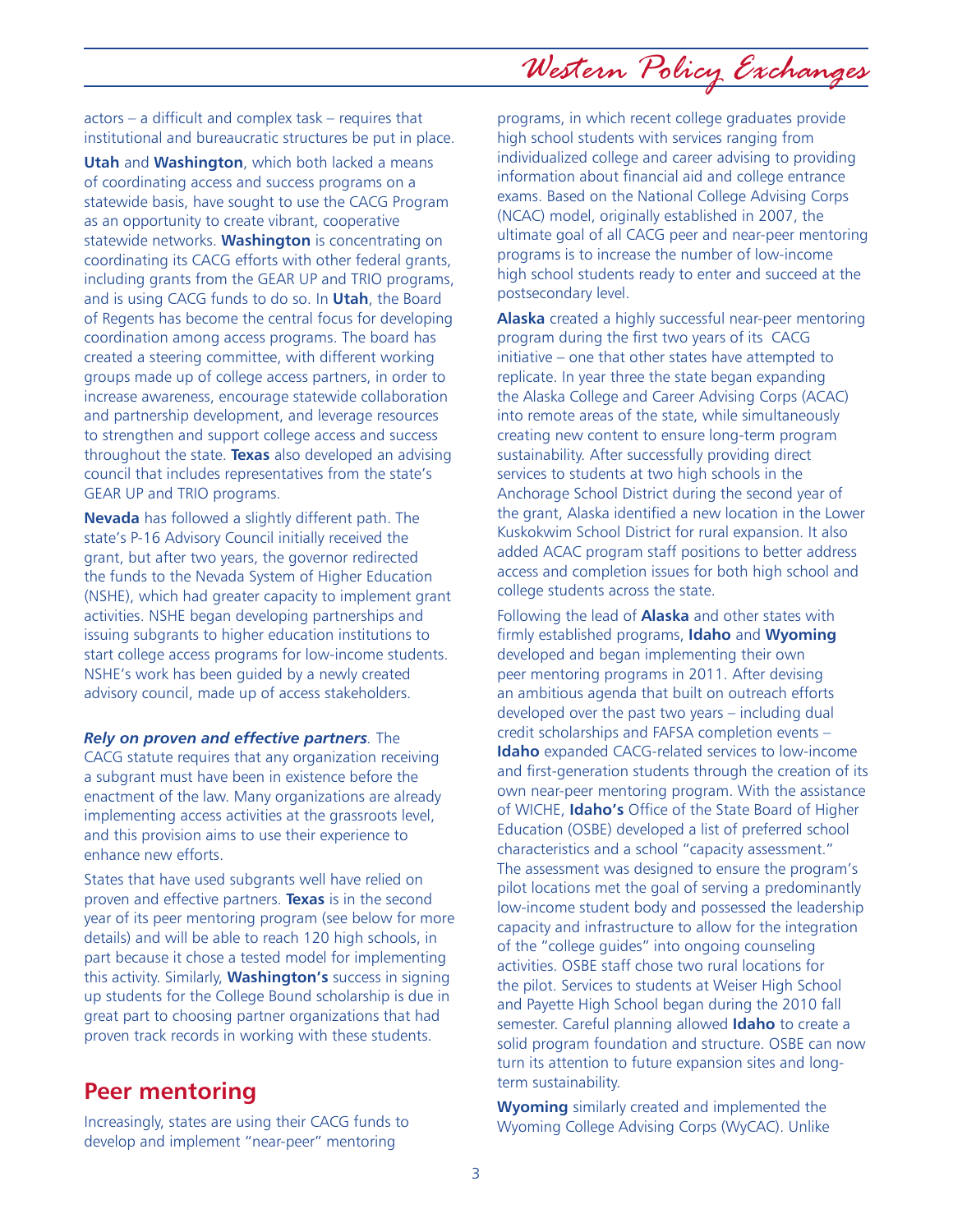# *Western Policy Exchanges*

**Idaho** and **Alaska**, **Wyoming** pursued an aggressive strategy, piloting the program in three high schools and adding a community college component to its peer mentoring program. **Wyoming's** peer-mentoring program attempts to deal with both the low college attainment rates in the state and the geographical isolation of most communities. Following intensive training conducted in December 2010, three recent University of Wyoming graduates were placed in high schools with low graduation and college-going rates. Similar to the locations chosen for Idaho's pilot program, all of the high schools selected for Wyoming's pilot – Evanston, Rawlins, and Rock Springs – are located in small towns with populations of fewer than 20,000 residents. Since the beginning of the 2011 spring semester, "college advisors" have worked with students and parents to increase college awareness, assist with FAFSA completion, complete scholarship applications, and engage in other college preparatory activities. A fourth advisor traveled across the state and visited Wyoming's seven community colleges, in an attempt to help students seeking to transfer from a two-year to a four-year college. Wyoming plans to expand to three additional high schools during the upcoming grant year and enlist a college advisor to coordinate statewide mentoring activities, including services provided to community college students.

**Nevada**, which also has a near-peer mentoring program as part of its GoToCollegeNevada.org campaign, recruited both current college students and recent college graduates through AmeriCorps to become "GoToCollege Ambassadors." Nevada's near-peer mentors are assigned to high schools to cultivate relationships with teachers, counselors, students, and families to encourage a college-going culture. They are virtually available to students across the state through a variety of social media platforms, including Facebook, Twitter, and YouTube. Ambassadors distribute GoToCollegeNevada literature, provide GoToCollege Club toolkits, and present the benefits of a higher education to low-income, underrepresented and underserved students and their families. There are currently six GoToCollege Ambassadors serving students in southern Nevada, with more to follow as the program continues to grow in other parts of the state.

While most CACG Network peer-mentoring programs are in their infancy – **Alaska** is the only state with a program entering its fourth year – important strategies and lessons have been identified that can lead to success.

*Finding the right fit is a must for early program success*. Capacity assessments, which were originally developed by **Alaska's** program as a tool by which staff researched possible expansion sites, allow programs to ensure a successful fit for both the state and the partner school districts. Determining core environmental characteristics (e.g., student demographics, ongoing access efforts, counseling staff commitment, and ability to track student data) and the organizational background and structure of the school (e.g., per-pupil spending, staff-to-studentratio, counseling staff resources, and current targeted interventions) ensures a school's readiness and capacity to benefit from participation in a peer-mentoring program. Input from a statewide college access advisory team or network – like those in **Alaska** and **Idaho** – can also help in the identification of lowincome schools that can support a peer mentor.

*Data collection is essential to measuring program impact*. As part of **Idaho's** planning process, the state identified several ways to track the effectiveness of its pilot peer-mentoring program. **Idaho's** peer mentors, similar to those in **Alaska**, develop their own individualized student surveys and use those responses in conjunction with data collected through the Universal Encouragement Program and the National Student Clearinghouse.1 **Alaska's** use of these different data sources has allowed the program to report yearly increases in the number of students enrolling in college, taking college entrance exams, and filing a FAFSA. **Wyoming** surveyed the leadership of the three high schools that house the WyCAC and has so far received positive feedback.

*Too many initiatives can dilute the impact and effectiveness of peer-mentoring programs*. One reason **Alaska's** ACAC program has been so successful over the past three years is that it is the state's only CACG activity. This has allowed the program to focus on finding the right schools, the right staff, and the right services to increase college awareness and change attitudes towards postsecondary education in the districts it serves. While it may be unrealistic to expect states to limit the scope of their programs to a single activity, streamlining efforts and making sure they tie in to the goals of peer mentoring programs can help in the creation of a college-going culture and sustainability of the college access efforts.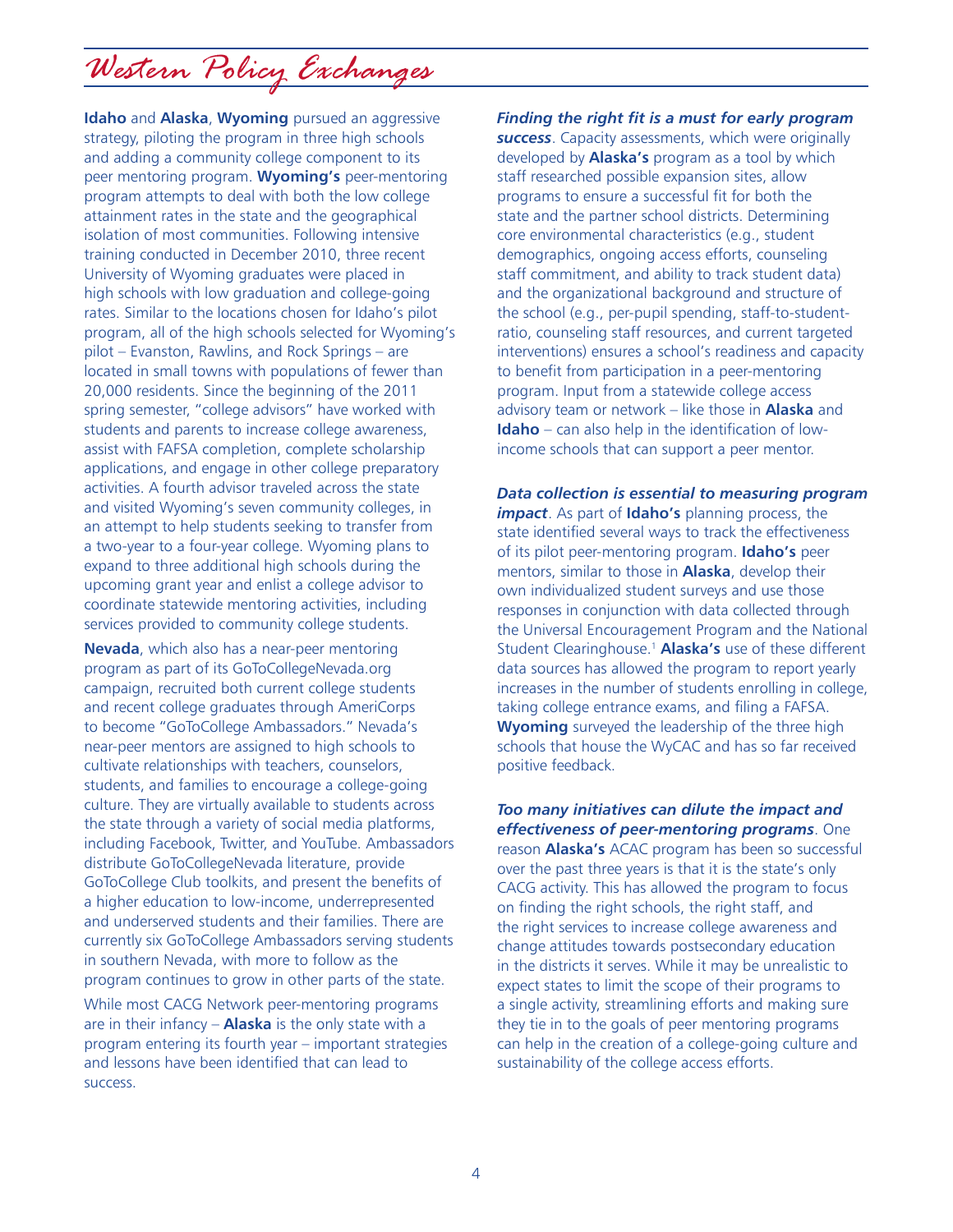*Western Policy Exchanges*

## **Financial Aid/Grant Programs**

Some CACG Network states have used funds to provide direct financial aid to low-income students. This assistance supplements Pell Grant funding and can help boost access and success for low-income students, a concept supported by recent research on supplemental need-based funding.2 **Wyoming** and **Texas** have significant CACG-funded need-based grant programs, while **Washington** has used CACG funding to help low-income students access other state-based aid. These efforts face common challenges, and they have also identified several key lessons for successful implementation of such programs.

In 2011 **Wyoming** issued its first College Access Grants to Pell-eligible graduating high school seniors. Twelve percent of the total high school graduating class received these awards. Due to the federal grant requirement that students must be able to use financial aid awards at any accredited institution, **Wyoming**, like other states, faced a challenge in setting up a system for students attending school out-of-state. To address this **Wyoming** established an electronic verification system: the student indicates which institution he or she will attend, and the institution subsequently verifies that student's attendance, so he or she can receive the funds at the beginning of the academic year. **Wyoming** has also faced a challenge in the timing of the federal grant cycle. Because federal awards are not officially made until August of each year, the state is not able to commit the funds to students until the following academic year, delaying the actual funding of student. The state has also set up a plan for collecting data on student matriculation into postsecondary institutions; it will gather these results in fall 2011 as the academic year commences.

**Texas** has focused its need-based aid program on helping low-income students finish their degrees through its Final Stretch grant. Under this program the state awards need-based grants to juniors and seniors to help them complete degrees. Fifty percent of Final Stretch grants were specifically awarded to students in STEM (science, technology, engineering, and math) fields in order to address state shortages in those career sectors.

Although **Washington** did not use CACG funds to directly provide need-based financial aid, it has used its grant to publicize its College Bound Scholarship program, which guarantees sufficient financial aid for low-income students (based on tuition rates at public institutions) to attend college if they maintain a 2.0 GPA through high school, complete the FAFSA, and enroll in a postsecondary institution. The CACG funds

greatly increased College Bound Scholarship program sign-up rates among **Washington** students, who must pledge by 8th grade to follow through on these three commitments. The first cohort of College Bound students will begin attending college this fall, and the state expects to conduct a detailed analysis of results in the coming years.

These efforts to boost college access and success for low-income students demonstrate several important lessons.

#### *Grant infrastructure and accessibility are*

*important*. **Wyoming** made a special effort to ensure that its grant process was easily accessible to the students and the institutions they will be attending. These efforts will help enhance the effectiveness of the grants.

*Need-based aid should incent completion*. **Texas's**  provision of need-based financial aid to students nearing their degrees delivers an extra incentive to help them complete. This incentive recognizes that access to postsecondary education is not enough and that completion is the ultimate goal.

*Financial aid opportunities need to be effectively publicized*. The college application process can be intimidating, especially for low-income families. **Washington's** efforts show that even though the state had a well-designed scholarship opportunity, dedicating resources to publicizing and demystifying the program were crucial to reaching the targeted students.

#### **FAFSA Completion**

Since one of the primary goals and requirements of the CACG Program is increased completion of the FAFSA, many states have created events and activities designed to raise the number of low-income students filling out the application.

Using the expertise of postsecondary financial aid professionals, along with community and organizational volunteers, **Idaho's** OSBE has, through its CACG program, helped students and their families to complete the FAFSA throughout the duration of the grant. Held at 21 locations across the state and reaching both urban and rural students, **Idaho's**  FAFSA completion events have become increasingly successful in getting students to finish and file the form. Last year's event saw 87 percent of participants complete a FAFSA – up from the previous year's 79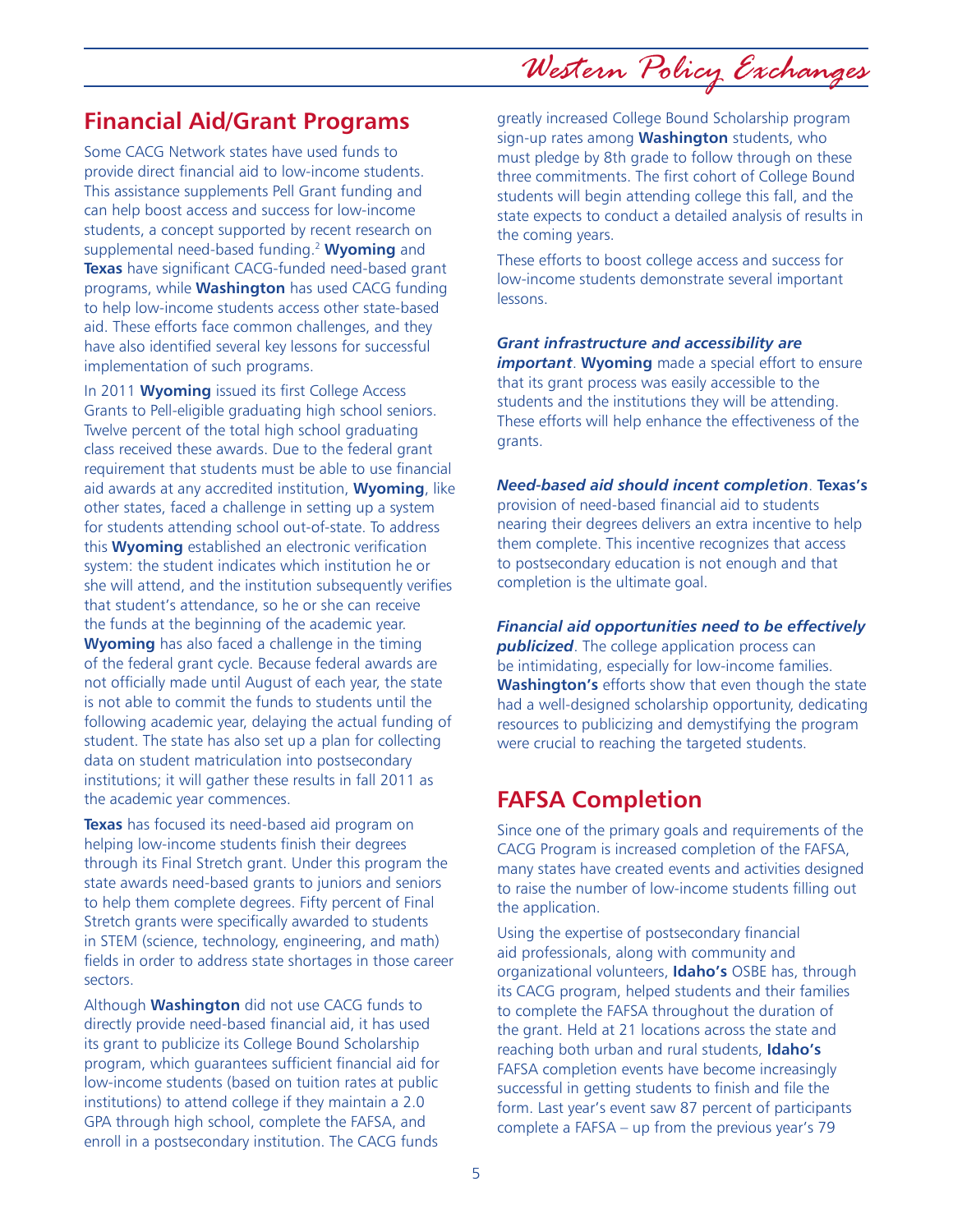*Western Policy Exchanges*

percent. In addition to careful planning and promoting, the continued success of **Idaho's** FAFSA completion component can be attributed to the partnerships the state has developed over the past three years, including those with postsecondary institutions, all public and alternative high schools, the state GEAR UP and TRIO programs, and the J.A. & Kathryn Albertson Foundation. These statewide partners helped coordinate event staffing and marketing, using a variety of media, including radio, print, billboards, Internet, and text messages sent directly to students.

This past grant year, **Idaho** also sponsored a new FAFSA Video Contest for secondary and postsecondary students to further publicize the event. The three winning submissions received prize money ranging from \$100 to \$500; the videos were shown on local **Idaho** television stations and posted on YouTube. The state hopes to continue expanding the number of sites hosting the FAFSA completion events, while offering additional FAFSA preparation and professional training to more financial aid professionals in the upcoming year.

**Wyoming's** FAFSA Frenzy completion efforts were expanded during year three of the grant and included a two-pronged approach. The first was supplying every Wyoming high school and postsecondary institution with a kit containing promotional buttons, stickers, postcards, and posters with the tag line "Got FAFSA?" The campaign also included prewritten newspaper articles describing the benefits of applying for financial aid and schedules of all FAFSA workshops students could attend. The state also provided support to high schools seeking to hold a FAFSA completion night and offered funding to community colleges and the University of Wyoming to further promote FAFSA Frenzy events and materials.

Similar to **Idaho's** FAFSA completion events, **Wyoming's** CACG program developed, promoted, and hosted 63 FAFSA Frenzy events at high schools, college campuses, and community centers across the state, drawing a large number of students. Wyoming designated February 2011 as FAFSA Frenzy Month and arranged virtual FAFSA workshops for students in remote areas of the state.

**Utah** has been actively promoting the importance of completing the FAFSA and has trained nearly 9,000 **Utah** students, parents, and educators through 67 outreach training events across the state. **Utah's**  program is actively engaged in creating social media streams on Facebook, Twitter, and YouTube; and the Utah Higher Education Assistance Authority blog

outlines how individuals can effectively prepare to complete the FAFSA. Utah has also created a financial aid question and answer forum, where people may pose their FAFSA-related questions. This messaging is supported by a FAFSA tutorial, an interactive tool designed to guide an applicant through the entire FAFSA completion process.

FAFSA completion numbers were also up in **Alaska's**  CACG program locations. According to data collected over the past year, seven percent more students at schools served by the ACAC completed a FAFSA compared to the previous year. The hosting of several financial aid nights and workshops throughout the school year, in addition to the individualized advising of students, played a major role in this increase.

The U.S. Department of Education expects every state that provides direct CACG services to students to increase FAFSA completion rates. Many CACG Network programs devised important approaches that can be utilized by other states.

*Partnerships allow for a coordinated approach to FAFSA completion efforts*. Because both **Idaho**  and **Wyoming** partnered with numerous state and institutional entities, they avoided duplication of efforts and fostered greater awareness regarding the importance of FAFSA completion for a broad array of students and their families. Partners were also able to assist in publicizing the events in their particular region and offered insight into what kinds of messages students in their part of the state would best respond to. **Idaho,** for example, is broken up into six "education regions," and officials in those areas coordinated with OSBE and worked with local communities to boost event attendance.

*Innovative marketing using a variety of media can increase awareness and attendance*. The FAFSA Frenzy kits, articles, and other promotional materials produced by **Wyoming's** program allowed for greater exposure and raised awareness of financial aid options for students and families across the state. New approaches like **Idaho's** video contest also encouraged more students to attend events or complete the application on their own.

*Thoughtful preplanning leads to future success*.

Attempting to organize statewide events involving multiple partners requires a great deal of preparation and coordination; and the sooner a state starts the process of planning FAFSA completion projects, the greater the chance of success. For instance, **Idaho's**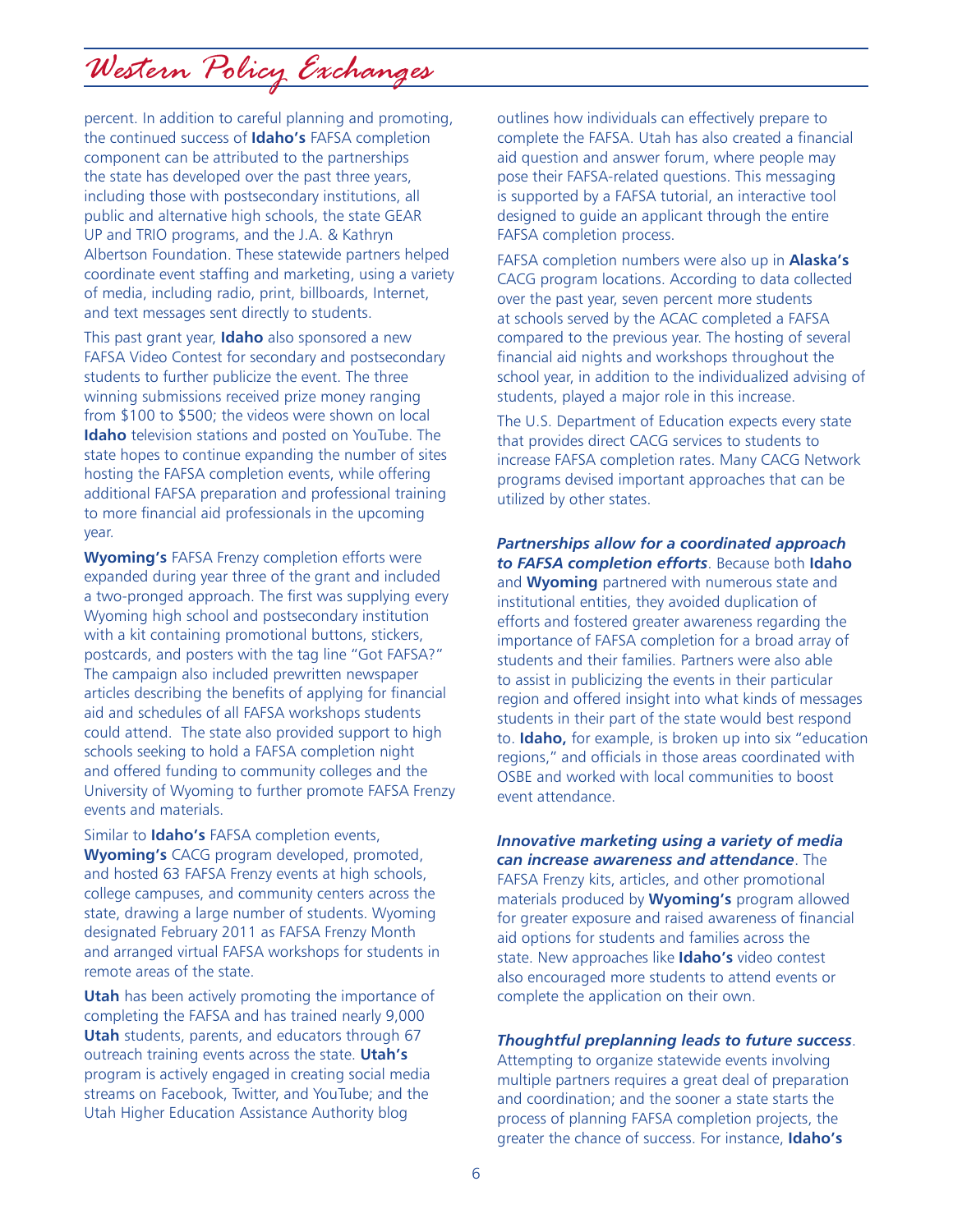planning process is ongoing, with OSBE and its partners working on next year's event as soon as the current event ends.

### **Common Challenges**

One of the benefits of CACG Network participation is the opportunity for states to collectively address common challenges, such as the following:

*Maintenance of effort*. A more recent concern affecting many states, including **Idaho**, **Nevada**, and **Washington**, is the challenge of meeting maintenance of effort (MOE) requirements. As originally outlined in the Higher Education Opportunity Act, states must maintain funding for public institutions at a level equal to the average of the five previous years, and similarly maintain state funding for financial aid at private institutions. If states do not meet these requirements, they are ineligible to receive CACG funds without receiving an MOE waiver from the U.S. Department of Education.

Because of the ongoing economic downturn and its impact on state budgets, 22 states requested an MOE waiver because of cuts to higher education in the 2010 legislative session. This number was up from five states the previous year and is expected to grow during the 2011-2012 grant cycle. The department elected to grant waivers to states if their cuts to higher education were not proportionally greater than cuts to overall state appropriations. In denying waivers to states that did not meet this benchmark (the majority of those requesting waivers), the department stated that it would restore a state's funding if its governor offered a "letter of assurance" that the state would restore funding to the higher education budget in 2011 to meet the waiver requirement. While states technically receive their year four CACG award under this scenario, they are not allowed to draw down any funds until the money is appropriated during 2012 legislative sessions, which often do not conclude until the spring or summer. Because they would not have access to CACG funds for several months, many state programs would cease to exist. To forestall this, the Department has worked closely with states to fully account for all higher education spending (including ferderal stimulus funds when appropriate) to ensure that they receive grant funding to which they are entitled.

Even though **Idaho** and **Washington** were able to use American Recovery and Reinvestment Act (ARRA) funds to meet MOE for the 2011-2012 grant cycle, the requirement is now in many ways the biggest hurdle

to overcome for a majority of state CACG programs. In fact, states that were forced to use ARRA funds to fill the funding gap created by cuts to higher education the previous year will face an even greater funding disparity next year. While the goal of preventing states from disproportionally making cuts to postsecondary education is admirable, it is not particularly realistic to expect a state to restore \$40 million in cuts to the higher education budget so that it may receive a \$1.5 million grant from the federal government. Further, because some states have constitutional provisions that require K-12 funding to remain at certain levels and federal mandates prevent the cutting of programs like Medicare, some states have no other alternative but to cut higher education. Despite modest economic growth over the past two years and expectations that this growth will continue, the increased demands for federally mandated services and those required by state constutions have created significant budget deficits for many, if not most states in 2011-2012 and are expected to do so again in 2012-2013. As a result, we already know that cuts to higher education in most states were more substantial than cuts to other state services, on average, further exacerbating the problem of meeting the Maintenance of Effort requirement.

Statute allows the Secretary of Education to waive the MOE requirement for states that experience "a precipitous and unforeseen decline in the financial resources" due to "exceptional or uncontrollable circumstances."3 CACG Network states might consider working together and with other states to develop strategies addressing MOE issues with the Secretary well in advance of year four's annual progress report.

*Difficulty of multiyear planning*. Due to the formal structure of the CACG Program, states only receive a grant for a single year at a time. While this is a requirement under the grant legislation, it inhibits states from making multiyear investments and engaging in longer-term planning. In some cases states have had to eliminate potential grant activities or significantly alter their proposals because of this structure. With the increasing uncertainty surrounding the program and the difficult budgetary situations states face, it is unlikely that this challenge will disappear.

*Coordination with other federal, state, and local college access programs*. As noted earlier there are other major federal grant programs to increase college access and success for low-income students. States, cities, institutions of higher education, and nongovernmental organizations also have programs

## *Western Policy Exchanges*